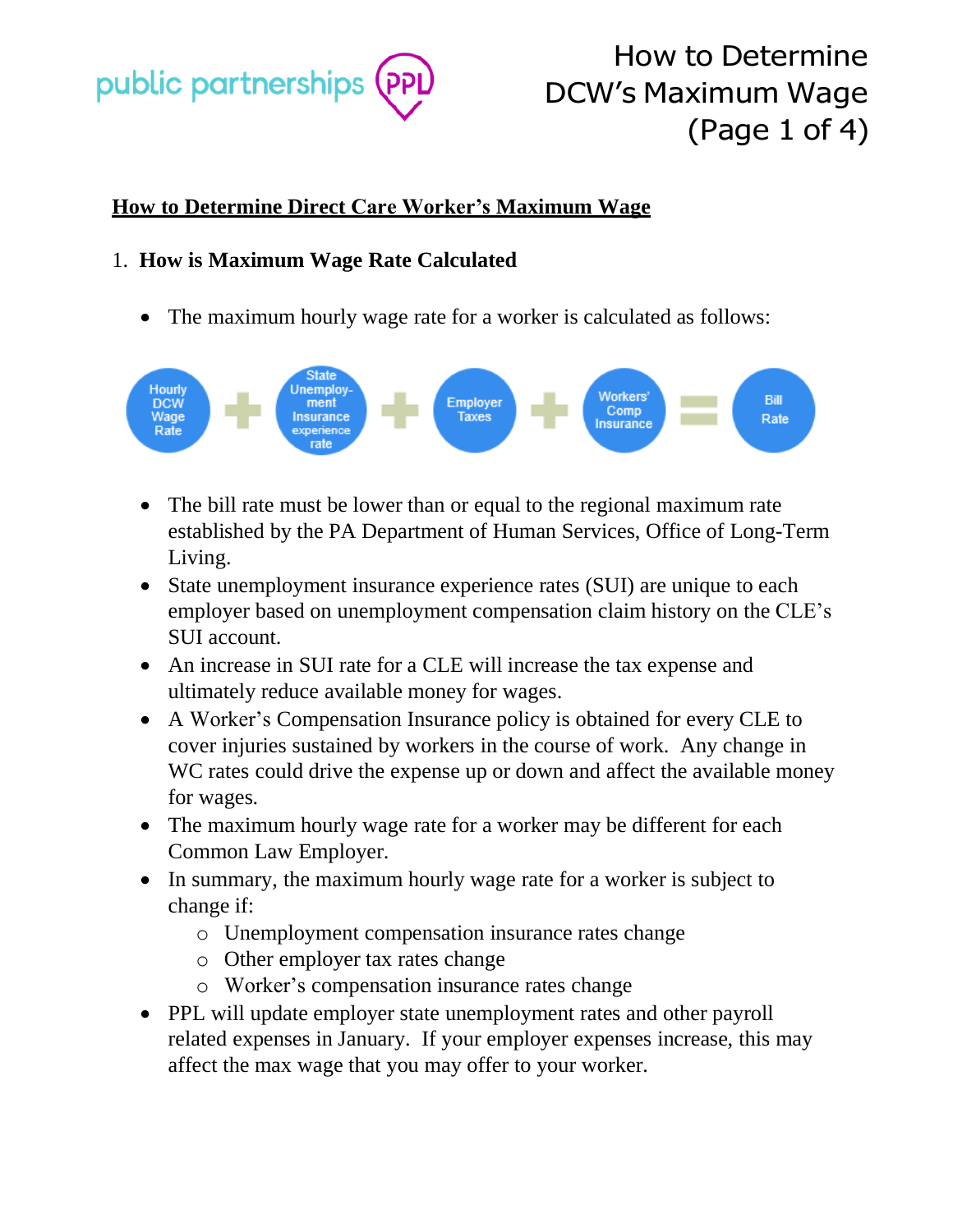

How to Determine DCW's Maximum Wage (Page 2 of 4)

## 2. **Where to find Direct Care Worker's Maximum Wage**

A. If you are a new participant/Common Law Employer (CLE):

- A new participant/CLE may use the New Employer Maximum Direct Care Worker (DCW) Wage Rate Sheet provided in the Enrollment Packet for the county and region where the participant resides.
- The New Employer Maximum DCW Wage Rate Sheet is available at www.publicpartnerships.com
- B. If you are an existing participant/CLE:
	- An existing employer may obtain this information by contacting PPL Customer Service at 1-877-908-1750 to obtain the maximum wage rate that you may negotiate and pay your worker.
	- Use the PPL Web Portal to find maximum wage rate that may be paid to a worker.

### **3. How to use PPL Web Portal to Find Your DCW's Maximum Wage**

• Log into PPL web portal at: https://fms.publicpartnerships.com/PPLPortal/login.aspx

| public partnerships (PPL |                                                                |
|--------------------------|----------------------------------------------------------------|
|                          | BetterOnline™ web portal<br>Don't forget to bookmark this page |
|                          | Enter Your Login Information                                   |
|                          | Usemame                                                        |
|                          | This field is required.                                        |
|                          | Password                                                       |
|                          | Forgot your username or password?<br>Remember username         |
|                          | or Sign Up<br><b>LOG IN</b>                                    |
|                          |                                                                |
|                          |                                                                |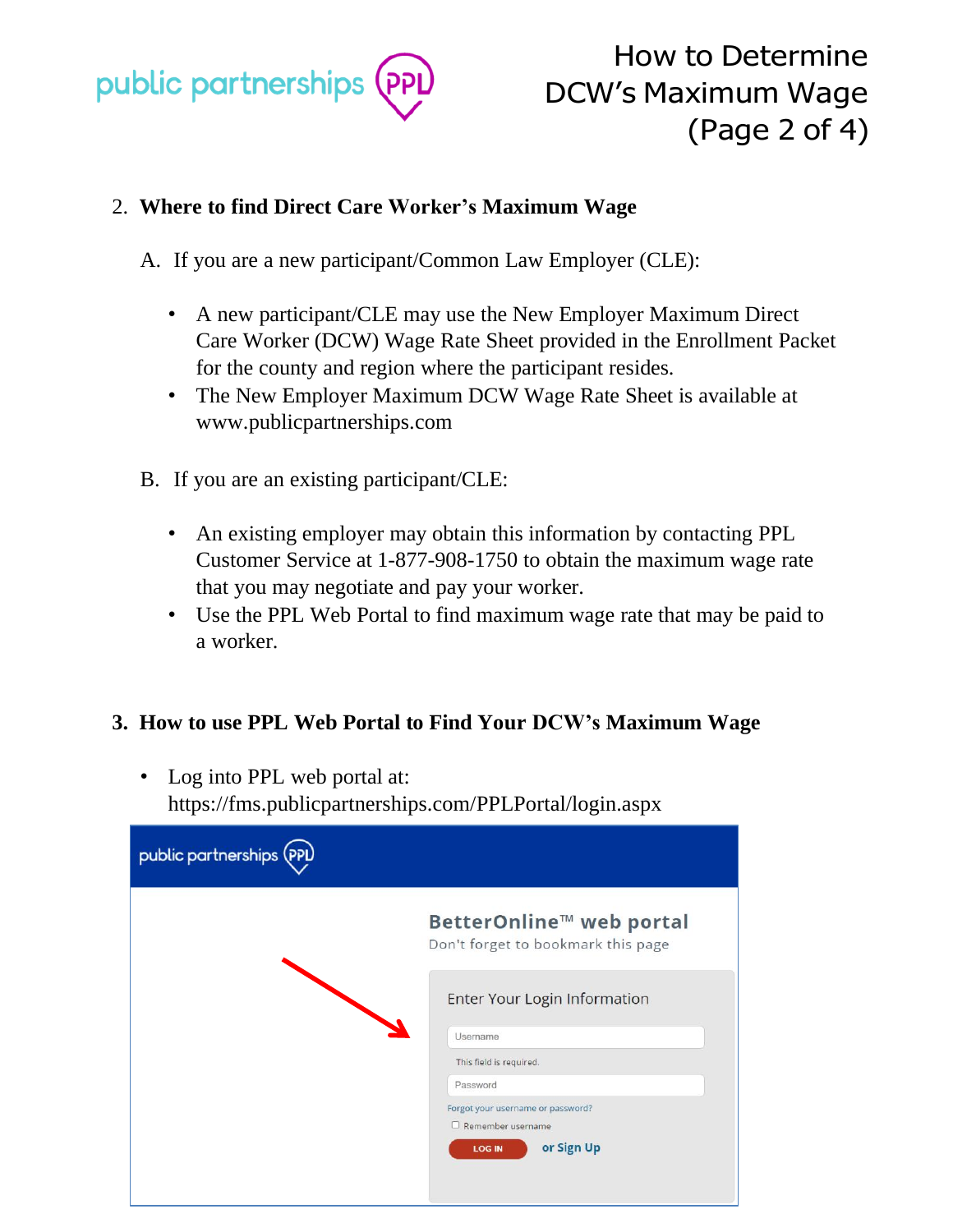

• Click on "Participant Profile".

|                                                             | Pennsylvania Department of Human Services<br><b>Office of Long Term Living</b> |                     |                            |           |            |  |  |
|-------------------------------------------------------------|--------------------------------------------------------------------------------|---------------------|----------------------------|-----------|------------|--|--|
| <b>Participant Profile</b>                                  | <b>Authorizations Summary</b>                                                  | <b>Time Entries</b> | <b>Archived Timesheets</b> | Reporting | Contact Us |  |  |
| <b>Time Entries</b>                                         |                                                                                |                     |                            |           |            |  |  |
| <b>Time Entries</b>                                         |                                                                                |                     |                            |           |            |  |  |
| Date Range                                                  |                                                                                |                     |                            |           |            |  |  |
| Jan 1, 2022 - Feb 17, 2022                                  |                                                                                |                     |                            |           |            |  |  |
| There were no timesheets that matched your search criteria. |                                                                                |                     |                            |           |            |  |  |
| Page 1 of 0                                                 |                                                                                |                     |                            |           |            |  |  |

• Under Participant Profile click on "Associated Direct Care Workers".

| Pennsylvania Department of Human Services<br>Office of Long Term Living             |                               |                     |                            |           |                   |  |
|-------------------------------------------------------------------------------------|-------------------------------|---------------------|----------------------------|-----------|-------------------|--|
| <b>Participant Profile</b>                                                          | <b>Authorizations Summary</b> | <b>Time Entries</b> | <b>Archived Timesheets</b> | Reporting | <b>Contact Us</b> |  |
| <b>Participant Profile</b>                                                          |                               |                     |                            |           |                   |  |
| <b>ASSOCIATED DIRECT CARE WORKERS</b><br><b>Participant Demographic Information</b> |                               |                     |                            |           |                   |  |

• Click "Services" hyperlink in last column on right.

| Associate Direct Care Workers to Participant (C038944 - Susie Participant) |  |  |    |                         |                                                                                                                                           |           |          |
|----------------------------------------------------------------------------|--|--|----|-------------------------|-------------------------------------------------------------------------------------------------------------------------------------------|-----------|----------|
|                                                                            |  |  |    |                         | Direct Care Worker Name Phone Number Direct Care Worker Type Print Forms Participant - Direct Care Worker Checklist* Good to Go* Services |           |          |
| Johnny DCW                                                                 |  |  | IP | Print Forms   Checklist | Complete: No                                                                                                                              | <b>No</b> | Services |

• View DCW maximum rate in 4<sup>th</sup> column of "Services" window.

| <b>Participant Direct Care Worker Services</b><br><b>Services</b> |               |                                 |                                 |                 |                        |                        |                        |                                    |           |
|-------------------------------------------------------------------|---------------|---------------------------------|---------------------------------|-----------------|------------------------|------------------------|------------------------|------------------------------------|-----------|
|                                                                   |               | <b>Service Name</b>             | <b>Service Description</b>      | Service<br>Code | <b>Maximum</b><br>Rate | <b>Minimum</b><br>Rate | Actual/Desired<br>Rate | <b>Billable Rate   Rates Count</b> |           |
|                                                                   | $\mathcal{L}$ | Personal Assistance<br>Services | Personal Assistance<br>Services | W1792           | 11.78                  | As<br>Negotiated       | \$11.00                | \$12.81                            | Rates [1] |